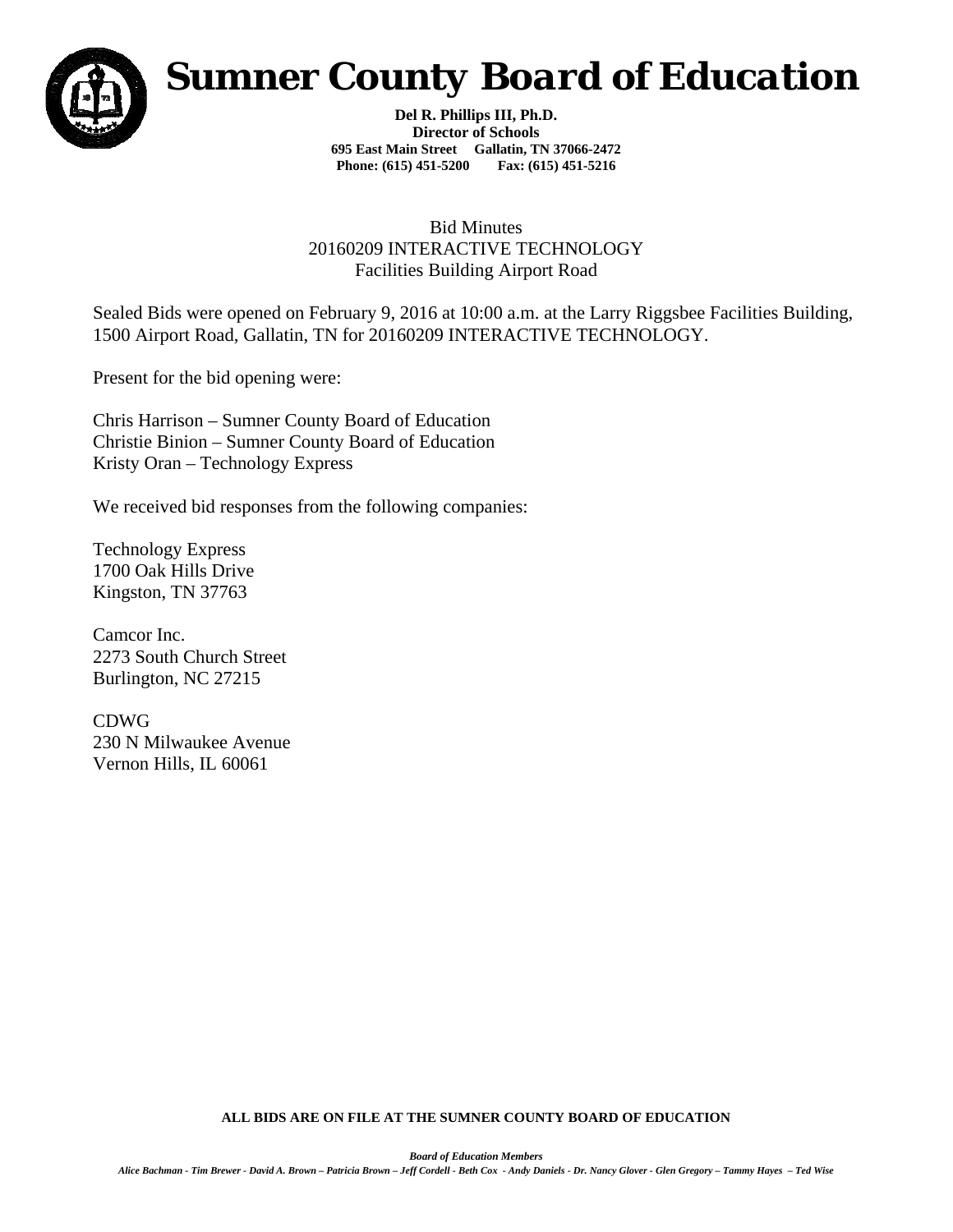## **20160209 INTERACTIVE TECHNOLOGY BID TABULATION**

|                   | <b>TECHNOLOGY EXPRESS</b>                    | <b>CAMCOR INC.</b>  | <b>CDWG</b>                                          |
|-------------------|----------------------------------------------|---------------------|------------------------------------------------------|
| ITEM 1            |                                              |                     |                                                      |
| Price             | \$2,999.00                                   | NO BID              | <b>NO BID</b>                                        |
| Manufacturer      | Double Robotics                              |                     |                                                      |
| Model             | Double 2                                     |                     |                                                      |
| Warranty          | 1 year                                       |                     |                                                      |
| <b>Help Desk</b>  | Vendor                                       |                     |                                                      |
| Discount          | 10%                                          |                     |                                                      |
| ITEM <sub>2</sub> |                                              |                     |                                                      |
| Price             | \$3,599.00                                   | NO BID              | <b>NO BID</b>                                        |
| Manufacturer      | HP                                           |                     |                                                      |
| Model             | <b>K5H59A8</b>                               |                     |                                                      |
| Warranty          | 3 year                                       |                     |                                                      |
| Help Desk         | Vendor                                       |                     |                                                      |
| Discount          | 10%                                          |                     |                                                      |
| ITEM <sub>3</sub> |                                              |                     |                                                      |
| Price             | \$1,399.00                                   | \$1,340.72          | \$963.00 / \$1,113.00 / \$3,850.00                   |
| Manufacturer      | <b>SMART Technologies</b>                    | Smart               | Promethian                                           |
| Model             | <b>SBM680</b>                                | SBM680              | ABTouch 78 / ABTouch 88 / AB-70 Panel                |
| Warranty          | 3 year                                       | 2 year              | Touch Board-5 year Onsite / Panel-3 year Onsite      |
| Help Desk         | Vendor                                       | Vendor              | Manufacturer                                         |
| Discount          | 10%                                          | 15%                 | 5%                                                   |
|                   |                                              |                     | *Install w/ Orientation: ABTouch-\$600 / Panel-\$900 |
| ITEM 4            |                                              |                     |                                                      |
| Price             | \$19,998.00                                  | NO BID              | <b>NO BID</b>                                        |
| Manufacturer      | Vizio/NEC/HP/Hyperwall                       |                     |                                                      |
| Model             | VIZIO/NEC/POD41UT/HWST-CTRL/HWST DISP        |                     |                                                      |
| Warranty          | 1 year                                       |                     |                                                      |
| Help Desk         | Vendor                                       |                     |                                                      |
| Discount          | 10%                                          |                     |                                                      |
| <b>ITEM 5</b>     |                                              |                     |                                                      |
| Price             | \$1,572.00                                   | \$1,745.00          | \$1,350.00 / \$1,450.00 / \$1,650.00                 |
| Manufacturer      | Epson and SMART                              | Epson               | Epson                                                |
| Model             | V11H600022 / SMART Notebook                  | 575Wi (#V11H601022) | 575wi / 585wi / 595wi                                |
| Warranty          | 1 year                                       | 2 year              | 3 year                                               |
| <b>Help Desk</b>  | Vendor                                       | Vendor              | Manufacturer                                         |
| Discount          | 10%                                          | 5%                  | 5%                                                   |
|                   | *Includes Projector, Mount, & SMART Notebook |                     | *Install w/ Orientation \$900                        |
|                   | Advantage Software                           |                     |                                                      |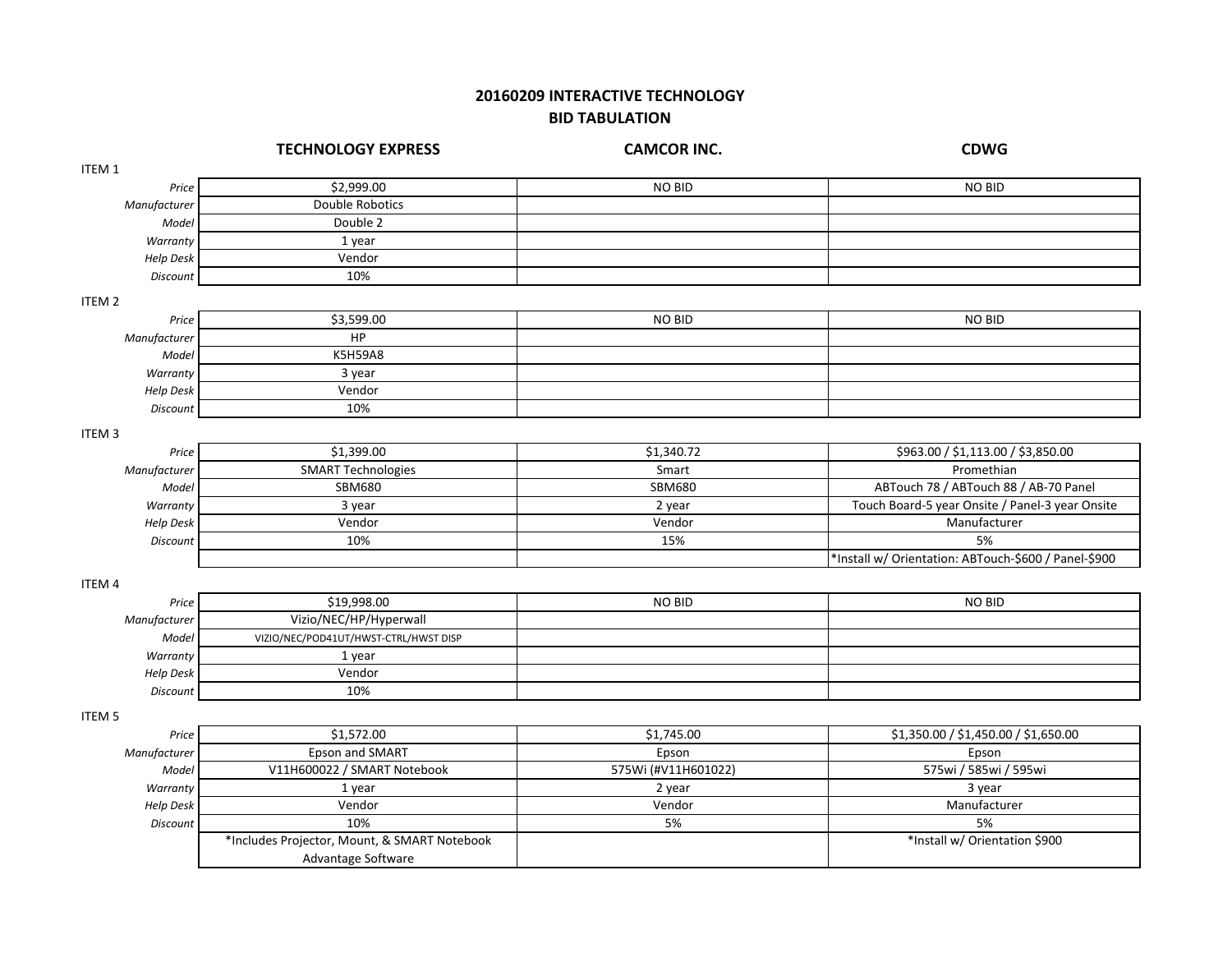| ITEM 6            |                                                        |                     |                                   |
|-------------------|--------------------------------------------------------|---------------------|-----------------------------------|
| Price             | \$599.00                                               | \$532.55            | \$525.00 Optional Module \$79.00  |
| Manufacturer      | <b>Epson and Universal Mount</b>                       | Epson               | Epson                             |
| Model             | V11H687020 / CMJ500R1 / AEC00600                       | 98H (#V11H687020)   | PL98H                             |
| Warranty          | 3 year                                                 | 2 year              | 3 year                            |
| <b>Help Desk</b>  | Vendor                                                 | Vendor              | Manufacturer                      |
| <b>Discount</b>   | 10%                                                    | 5%                  | 5%                                |
|                   | *Includes Projector & Ceiling Mount                    |                     | *Install w/ Orientation \$900     |
| ITEM <sub>7</sub> |                                                        |                     |                                   |
| Price             | \$899.00                                               | \$1,699.85          | \$1,650.00                        |
| Manufacturer      | Epson and SMART                                        | Epson               | Epson                             |
| Model             | V11H670022 / SMART Notebook                            | W16SK (#V11H494020) | W165K                             |
| Warranty          | 3 year                                                 | 2 year              | 3 year                            |
| <b>Help Desk</b>  | Vendor                                                 | Vendor              | Manufacturer                      |
| <b>Discount</b>   | 10%                                                    | 5%                  | 5%                                |
|                   | *Includes Projector, Mount, & SMART Notebook Advantage |                     | *Install w/ Orientation \$900     |
|                   | Software                                               |                     |                                   |
|                   |                                                        |                     |                                   |
| ITEM <sub>8</sub> |                                                        |                     |                                   |
| Price             | \$899.00                                               | NO BID              | \$465.00                          |
| Manufacturer      | Dell                                                   |                     | Epson                             |
| Model             | M410HD/Screen/Case/Cables                              |                     | W29                               |
| Warranty          | 1 year                                                 |                     | 3 year                            |
| <b>Help Desk</b>  | Vendor                                                 |                     | Manufacturer                      |
| Discount          | 10%                                                    |                     | 5%                                |
|                   | *Includes Projector/Screen/Case/Cables/Laser Pointer   |                     | *Unbox, Setup & Orientation \$372 |
| ITEM 9            |                                                        |                     |                                   |
| Price             | \$589.00 (Elmo) \$449.00 (Epson)                       | \$520.71            | \$435.00                          |
| Manufacturer      | Elmo / Epson                                           | Epson               | Epson                             |
| Model             | TT-12iD / DC-12                                        | DC-12 (#V12H594020) | DC-12                             |
| Warranty          | 1 year                                                 | 2 year              | 3 year                            |
| <b>Help Desk</b>  | Vendor                                                 | Vendor              | Manufacturer                      |
| <b>Discount</b>   | 10%                                                    | 5%                  | 5%                                |
|                   |                                                        |                     | *Install w/ Orientation \$372     |
| ITEM 10           |                                                        |                     |                                   |
| Price             | \$9,759.00                                             | NO BID              | \$7,245.00                        |
| Manufacturer      | Polycom                                                |                     | Lifesize                          |
| Model             | 7200-64510-001                                         |                     | 600                               |
| Warranty          | 1 year return to factory parts & labor                 |                     | 1 year                            |
| <b>Help Desk</b>  | Vendor                                                 |                     | Manufacturer                      |
| <b>Discount</b>   | 10%                                                    |                     | 5%                                |
|                   |                                                        |                     | *Install & Orientation \$660      |
|                   |                                                        |                     |                                   |